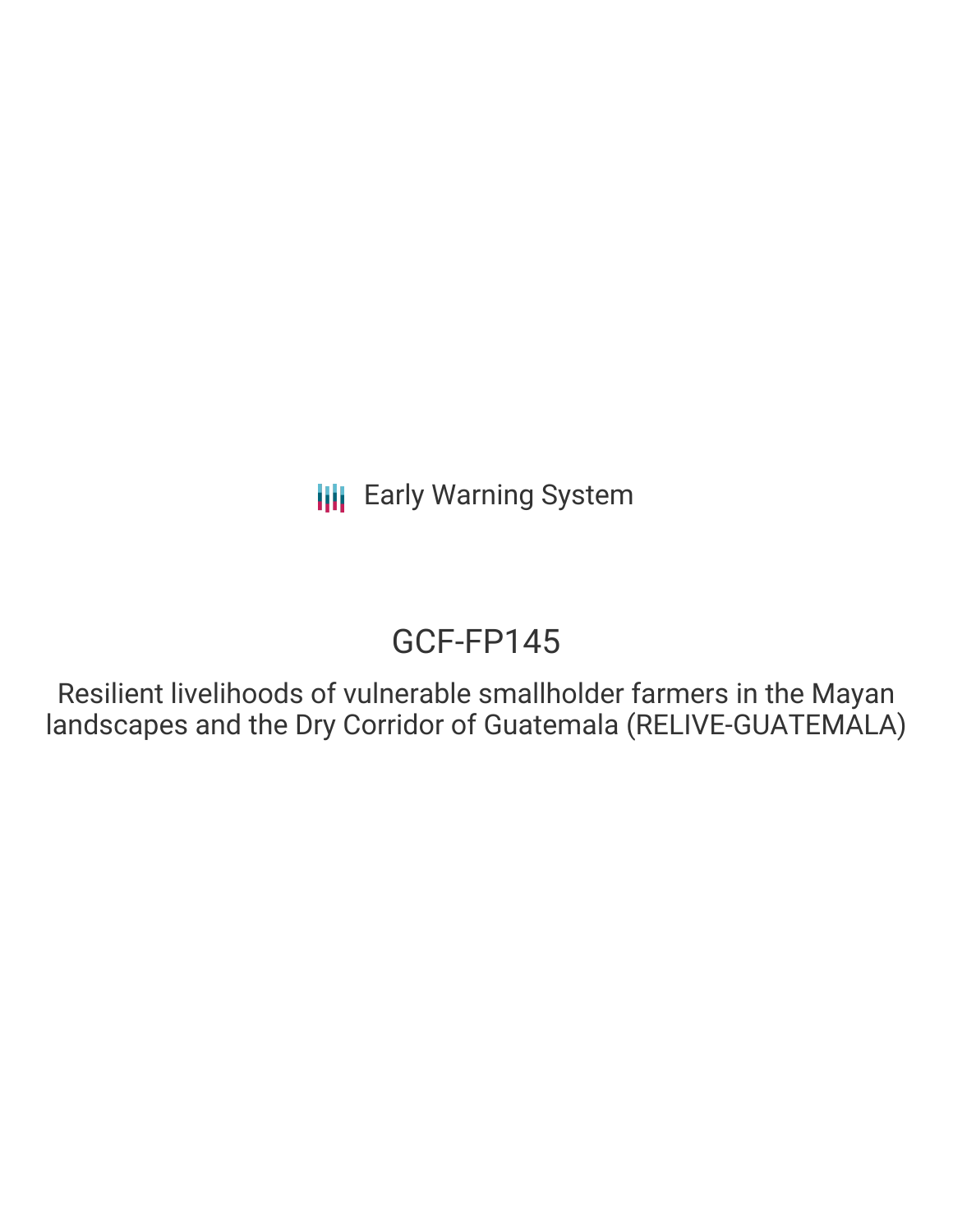

Resilient livelihoods of vulnerable smallholder farmers in the Mayan landscapes and the Dry Corridor of Guatemala (RELIVE-GUATEMALA)

### **Quick Facts**

| <b>Countries</b>               | Guatemala                                                     |
|--------------------------------|---------------------------------------------------------------|
| <b>Specific Location</b>       | Petén, Alta Verapaz, Baja Verapaz, Zacapa y Chiquimula        |
| <b>Financial Institutions</b>  | Green Climate Fund (GCF)                                      |
| <b>Status</b>                  | Proposed                                                      |
| <b>Bank Risk Rating</b>        | B                                                             |
| <b>Voting Date</b>             | 2020-11-12                                                    |
| <b>Borrower</b>                | Food and Agriculture Organization of the United Nations (FAO) |
| <b>Sectors</b>                 | Agriculture and Forestry, Climate and Environment             |
| <b>Investment Type(s)</b>      | Grant                                                         |
| <b>Investment Amount (USD)</b> | $$29.80$ million                                              |
| <b>Project Cost (USD)</b>      | $$66.70$ million                                              |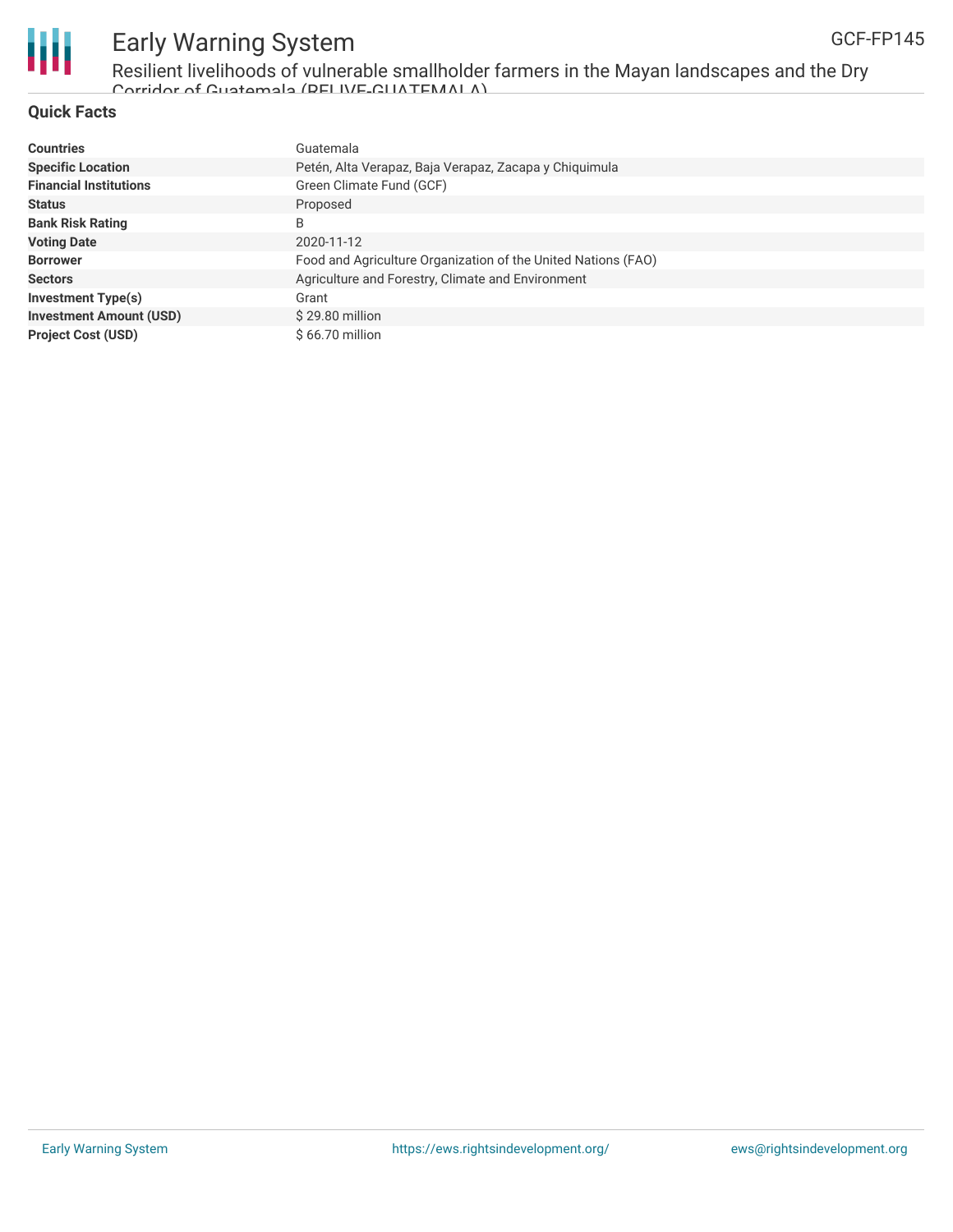

Resilient livelihoods of vulnerable smallholder farmers in the Mayan landscapes and the Dry Corridor of Guatemala (DELIVE-GUATEMALA)

### **Project Description**

According to the implementing agencies, this project seeks to increase resilience and improve livelihoods for the most vulnerable farmers in Guatemala, in the face of the impacts of climate change. Small producers of corn, beans, coffee, cocoa and home gardens will benefit. The project will promote drought resistant crop production systems through proven and validated adaptation measures. It will also be transformative in promoting the equitable representation of women and in enabling their economic empowerment and participation in decision-making.

The project will focus on the regions of the country that are most vulnerable to climate change, in 29 municipalities in the departments of Petén, Alta Verapaz, Baja Verapaz, Zacapa and Chiquimula.

The project's objectives will be achieved through three interrelated components:

- implement climate-resilient agricultural practices and improve farmers' livelihoods.
- support efficient water management for agriculture in order to reduce the impact of water scarcity.
- Facilitate conditions for climate-resilient livelihoods, including strengthening institutional systems and transferring knowledge at the national, sub-national and local levels.

GCF-FP145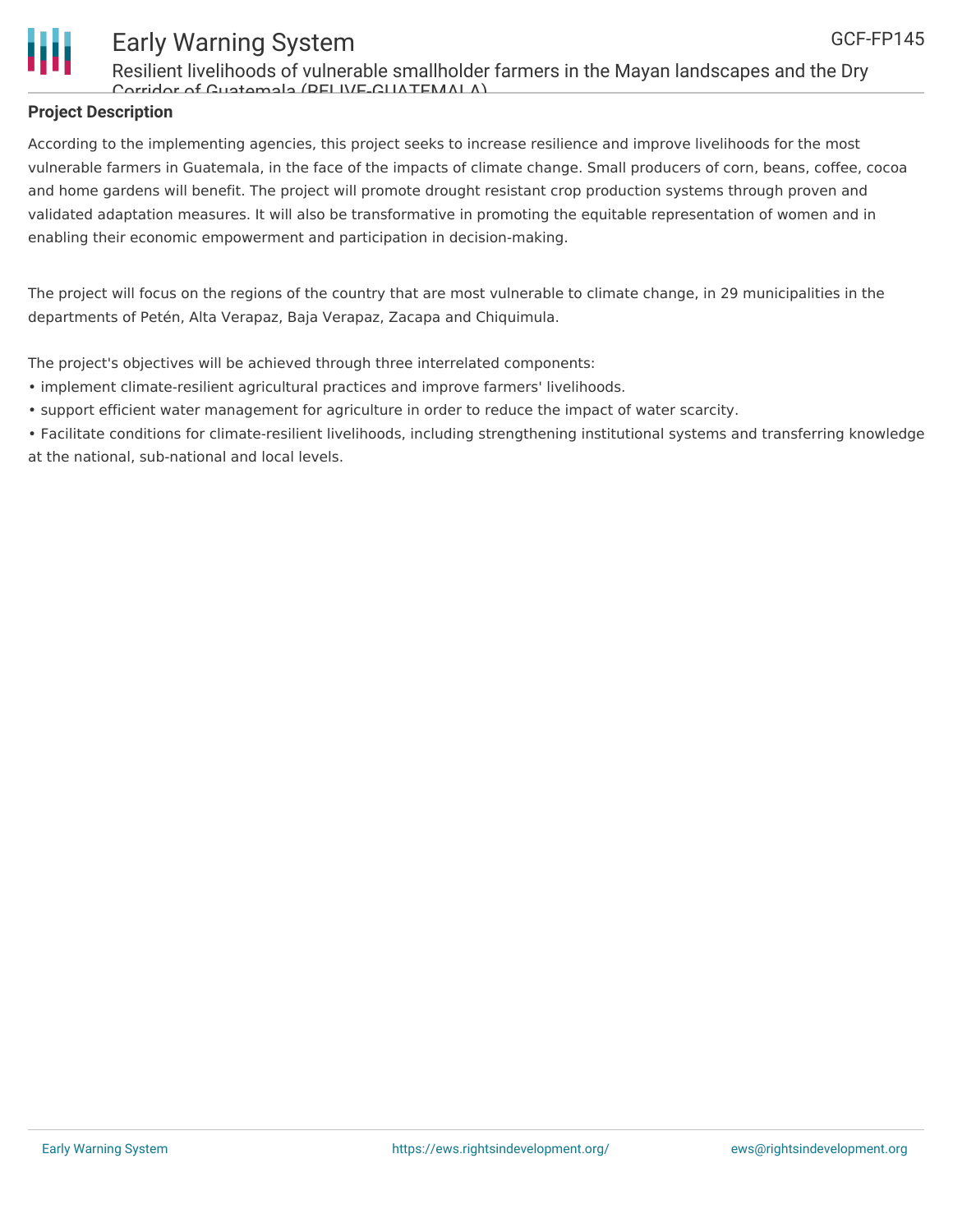

Resilient livelihoods of vulnerable smallholder farmers in the Mayan landscapes and the Dry Corridor of Guatemala (RELIVE-GUATEMALA)

### **Investment Description**

• Green Climate Fund (GCF)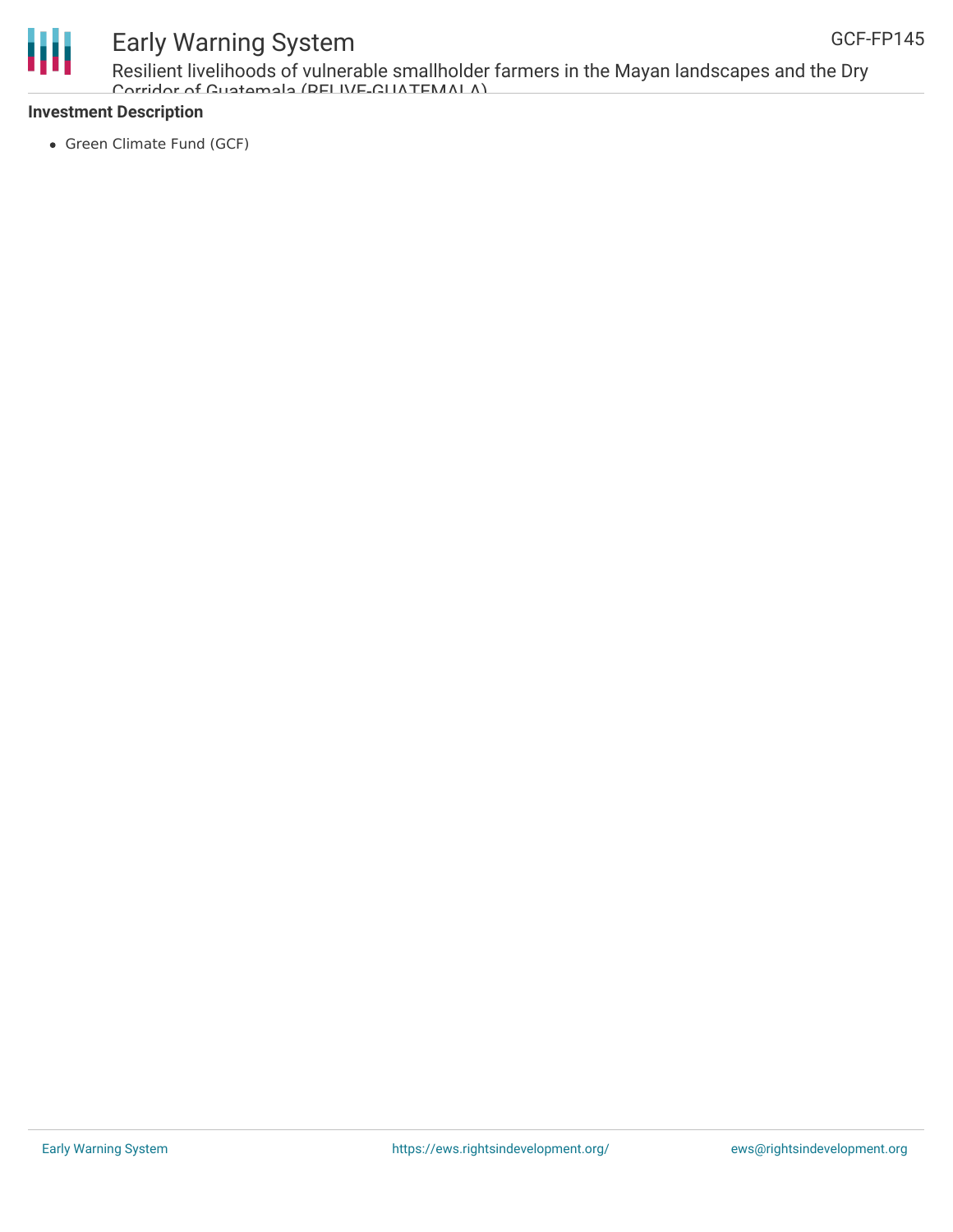

Resilient livelihoods of vulnerable smallholder farmers in the Mayan landscapes and the Dry Corridor of Guatemala (RELIVE-GUATEMALA)

### **Contact Information**

FAO Representative Office in Guatemala: 7a Avenida 12-90, Zona 13 Interior Ministerio de Agricultura, Ganadería y Alimentación (MAGA) Edificio FAO Ciudad de Guatemala CP:01013 Guatemala

How to File a Complaint before the FAO's grievance mechanism

Complaints containing allegations that there has been a breach of the Organization's environmental and social standards must be made in writing and communicated to OIG by mail, courier, email or fax, directly or via any FAO office. All complaints should ideally provide, as a minimum, the following information: •What happened? Describe the events with as much relevant detail as possible. •When did it happen? Dates, time, how many times, etc.

- •Where did it happen?
- •Who do you think was involved? Who was implicated?
- •The complainant's name and contact information;
- 35. The addresses to file a written complaint are:
- By courier or mail: Inspector General, Food and Agricultural Organization,
- Viale delle Terme di Caracalla, 00153 Rome, Italy
- by confidential fax: (+39) 06 570 55550
- by email: [Investigations-hotline@fao.org](mailto:Investigations-hotline@fao.org).

More info at: <http://www.fao.org/aud/42564-03173af392b352dc16b6cec72fa7ab27f.pdf>